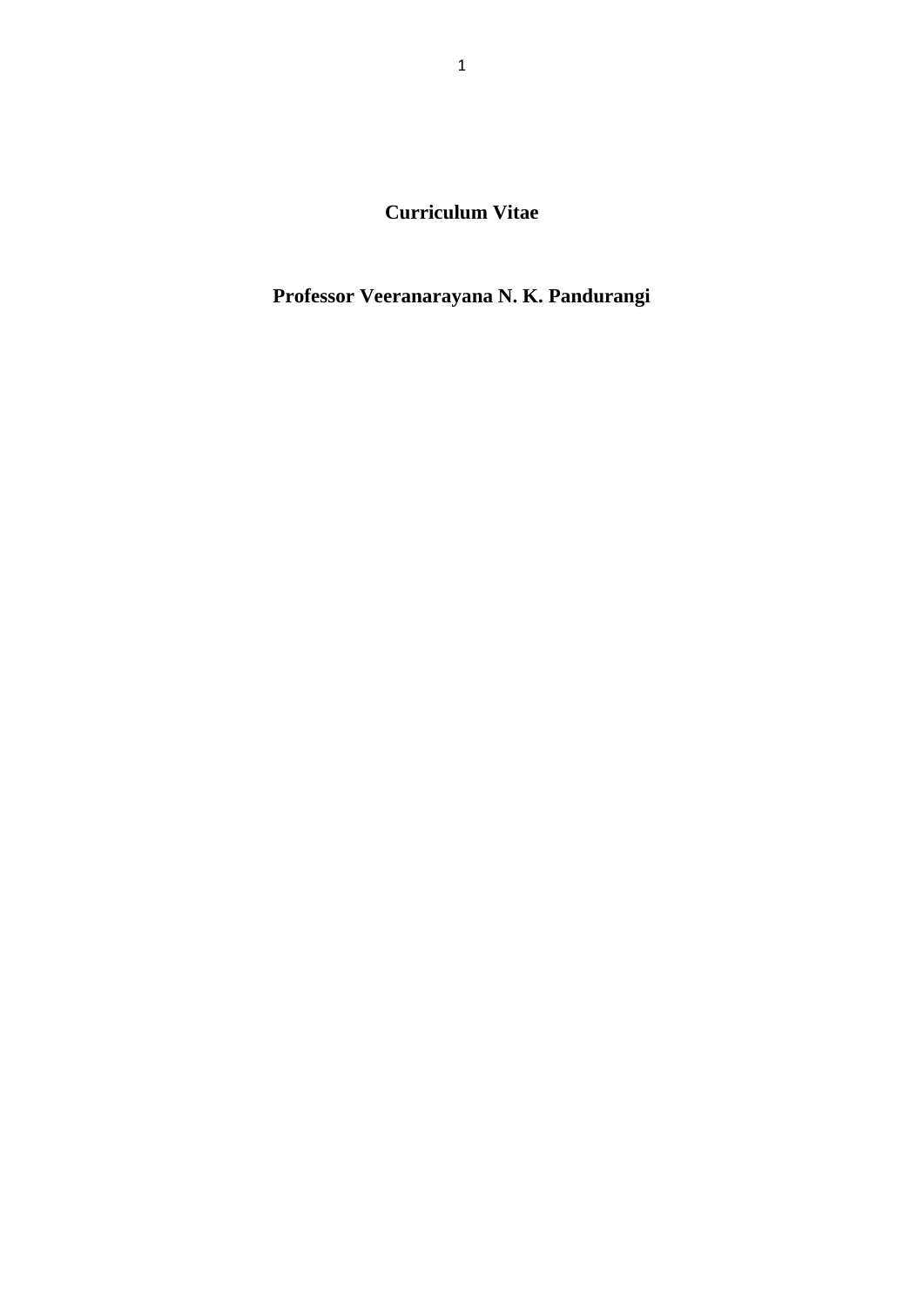## **Professor Veeranarayana N. K. Pandurangi**

**Registrar (Ic)** Dean, Vedanta Faculty Karnataka Sanskrit University, Pampa Mahakavi Road, Bengaluru. 560018

### **Residence Address**

30, Shrirama Raste, 6 th Cross, Balaji Layout, Near ITI Layout, Katriguppa, Bengaluru 560085. **Phone** office 080-26701303 **Phone** Residence 07676202725 **Email-** [veerankp@gmail.com](mailto:veerankp@gmail.com) **Date of Birth** 4.7.1973 Webpage

<http://www.ksu.ac.in/en/dr-veeranarayana-n-k-pandurangi/> <https://independent.academia.edu/VeeranarayanaPandurangi> [https://en.wikipedia.org/wiki/Veeranarayana\\_Pandurangi](https://en.wikipedia.org/wiki/Veeranarayana_Pandurangi) <https://groups.google.com/forum/?hl=en&fromgroups#!forum/bvparishat>

# **Administrative experience in Educational institutions**

- **Registrar** (Ic) Karnataka Samskrit University (2.7.2019 to Date)
- **Director,** Academy of Sanskrit Research, Melkote (1.1.18 to 14.6.2019)
- **Director,** Research and PG Studies (2014 to 2019) Karnataka Samskrit University
- **Dean,** Faculty of Vedanta, KSU
- **Head,** Department of Vedanta, KSU
- **Director,** Campus Studies, (2012-13) JRRSU, Jaipur
- **Dean**, Faculty of Darshana (12.12.2006 to13.03.2013) JRRSU, Jaipur
- **Dean**, Faculty of Shramana Vidya (1.1.2009 to 1.7.2009, 2011-14) JRRSU, Jaipur
- **Head**, Department of Darshana (1.7.2006 to 4.3.14) JRRSU, Jaipur
- **Project Co-Ordinator**, "Development of Sanskrit Computational tool kit and Sanskrit Hindi Machine Translation System". (2008-2011) JRRSU, Jaipur

# **Teaching Experience**

• **Professor, Faculty of Vedanta,** Karnataka Sanskrit University, Bengaluru. 5.3.17 to date.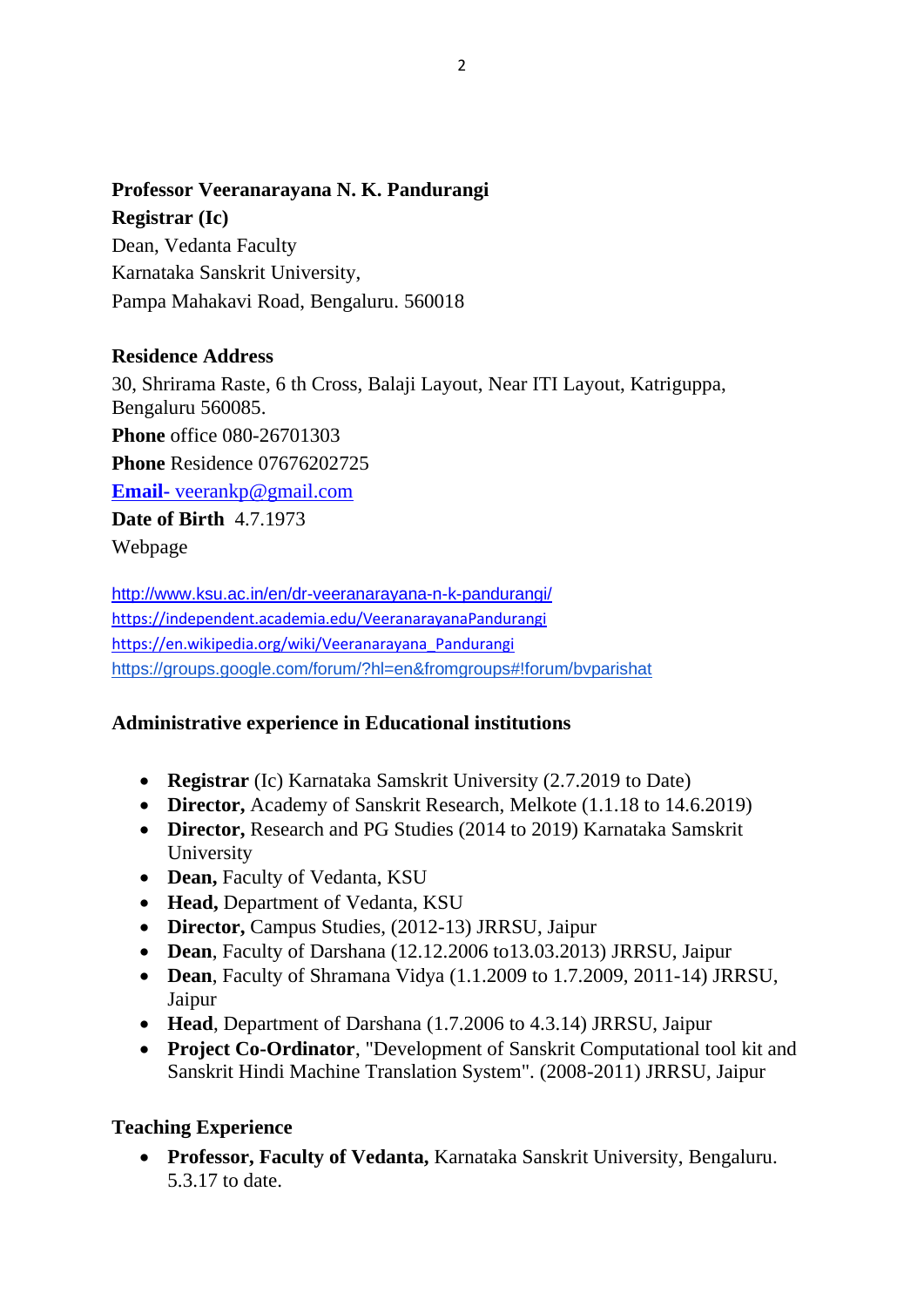- **Associate Professor, Dept. of Vedanta,** Karnataka Sanskrit University, Bengaluru. 5.3.14 to 4.3.17.
- **Associate Professor Dept of Darshanas**, Jagadguru Ramanandacharya Rajasthan Sanskrit University, Jaipur, from 27.12.2005.
- **Acharya** (Visiting Faculty in Shastravaridhi Project sponsored by UGC) in the Natural Language processing unit of Rashtriya Sanskrita Vidyapeetha Tirupati.
- **Researcher** in "French Institute of Pondicherry" Pondicherry. **(**from July 1999 to July 2005).

# **Membership**

- Member Academic Council (KSU 2014-2019)
- Member, Academic council (12.12.2006 to 4.3.14) JRRSU Jaipur
- Life Member Indian Philosophical Congress, New Delhi.
- Co-founder Bharatiya Vidvat Parishat **[\(bvparishat@googlegroups.com\)](mailto:bvparishat@googlegroups.com)**
- Member, Academic Council, Poornaprajna Vidyapeetha, 2012 to Date
- Member, Academic Council, Vedavijnana Shodha Sansthan, 2012 to Date

# **Educational Qualification**

- **Vidyavaridhi (Ph.D)** (Dvaita Vedanta) Rashtriya Sanskrit Sansthan (Deemed University), New Delhi 2002
- **Vidyavaridhi (Ph.D)** (Nyaya) Rashtriya Sanskrit Vidyapeetha, (Deemed University) Tirupati 2009
- **Vidvat Uttama** (Naveena Nyaya) I class (KSEEB) 1995
- **Vidvat Uttama** (Dvaita Vedanta) I class (KSEEB) 2001
- **M.A.** (Sahitya) I class with fourth Rank, Karnataka State Open University, Mysore, 1999
- **Vidvat Madhyama** (Purvamimamsa) (KSEEB) 2000

# **Awards**

- **Badarayana Vyaasa Samman**, Government of India, for the year 2011. Presented by Smt. Pratibha Patil, then President of India on 19.6.12
- **Maharshi Harita Rashi Samman** by Maharana of Mewar Charitable Foundation, Udaipur, Feb 2012.
- **M. Hiriyanna Book Award** for the work Panchalakshani Shatakotivyakhyana By Karnataka Sanskrit University, Sep. 2012
- **Vidyaratnatilaka** by Bhagavata Ashrama Pratishthana, Bhandarkere Mataha, Bengalruru 2014
- **Asthana Vidvan** by Ganapati Sacchidananda Svamiji of Datta Ganapati Peetham, Mysore 2017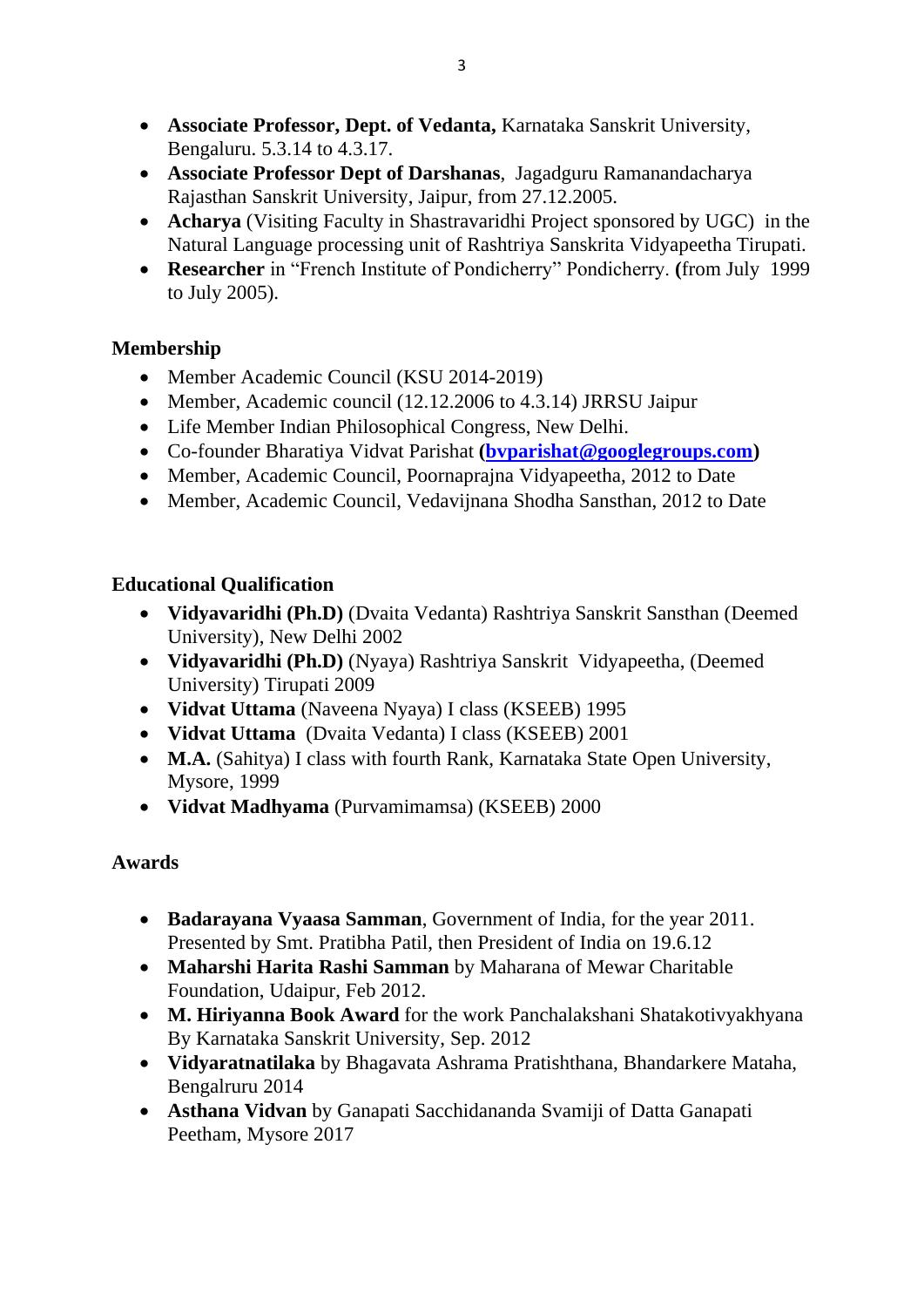## **Publications**

### **Publications as the General Editor of Academy of Samskrit Research, Melkote.**

(1.1. 2018 to 12-06-2019).

- 1. Kannada translation of **Sribhashyam** in four volumes (Re-print)
- 2. **Bhagavadvishayam** Kannada translation of the commentary on 'Tiruvaymoli' Vol-6
- 3. **Vedarthasamgraha ondu avalokana** (Kan) (Upanyasamalike)
- 4. **Vishvamanya Sri Ramanujaru** (Kan) (Upanyasamalike)
- 5. **Sri Yamunacharyaru mattu Sri Ramanujaru** (Kan) (Upanyasamalike)
- 6. **Sribhashye Avasthatrayavicharah** (Skt) (Upanyasamalike)
- 7. **Sribhashyam and Vishnupuranam** (Eng) (Upanyasamalike)
- 8. **Sribhashyam and Tiruvaymoli** (Eng) (Upanyasamalike)
- 9. **The Philosophy and the Psychology of Vishishtadvaita** (Eng) (Upanyasamalike)
- 10. **Sribhashyadalli Mahapurvapaksha and Mahasiddhanta** (Kan) (Upanyasamalike)
- 11. **Ramanujaru mattu divyakshetragalu** (Kan) (Upanyasamalike)
- 12. **Sriramanujara darshanadalli sharanagatitattva** (Kan) (Upanyasamalike)
- 13. **Sribhashyavidvadgoshti** (set of eight essays in Skt) (Upanyasamalike)
- 14.**Ramanujaru mattu upanishat siddhanta** (Kan) (Upanyasamalike)
- 15.**Akkamahadevi** translation in Sanskrit
- 16. **An interdisciplinary study of Tulasi** (seminar proceedings)
- 17. **Tattvadipa -16** (Research journal of ASR)
- 18. **Tattvadipa -17** (Research journal of ASR)
- 19. **Tattvadipa -18** (special edition of the journal on the life and works of Sri Vedantadeshika-750)
- 20.**Tattvadipa -19** (research journal of ASR, First quarterly, Jan-Mar 2019)
- 21. **Abhinava Anyathakhyativadah** (Skt)
- 22.**Sanatanadharmatattva-shatakam** (re-edition)
- 23. **Tiruvashiriyam** (Kan)

# **Digitisation of Manuscripts**

Stated digitisation of Manuscripts in the Academy of Sanskrit Research Nearly 1500 Manuscripts digitised sofar.

### **Buildings constructed as Director of Academy**

Ramanuja Sahasrabda Building for Manuscript storage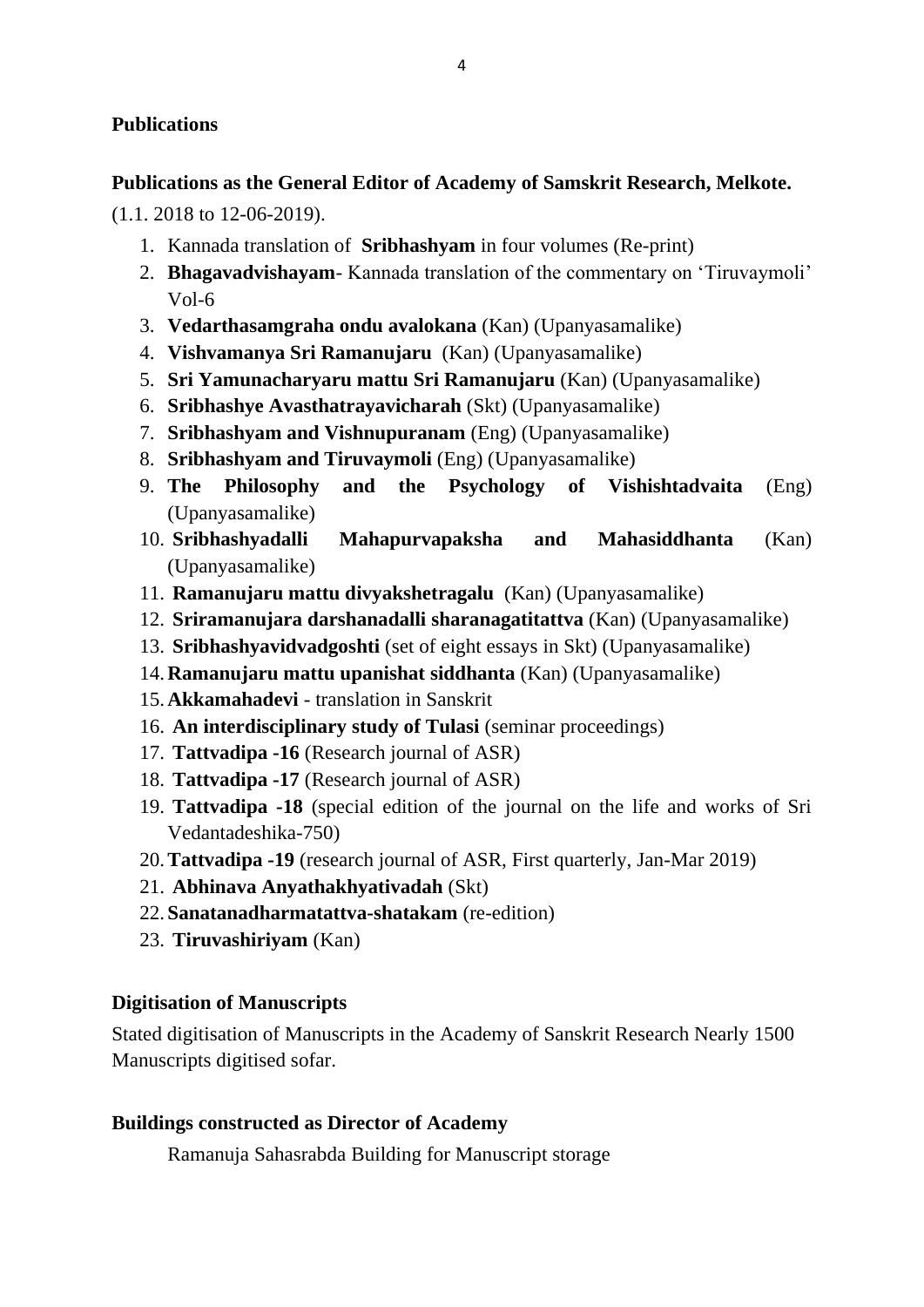Renovation of Store Building and Library for general Use

### **Publications as the Director of Adhyayananga in KSU**

**Kannada Sambhrama** (Kannada text book for BA I year) 2018 **Kannada Sampreeti** (Kannada text book for II year) 2018 **Ambition** (English for BA I year) 2018 **Emotion** (English text book for BA II year) 2018

### **Member secretary of Translation Project Committee**

Nearly six books are in various stages of publications

### **Member secretary of Alankara Text book committee**

Nine books are various stages of publications

### **Individual Publications**

#### **Books**

- 1. **Muktitattva,** Critical Edition, Co-Editor Pradeepasimhacharya, Poornaprajna Samshodhana Mandiram Series no 18, Bangalore, 2003, pp. 150. (Samskrit)
- 2. **Brahmasutrabhasye Pathabhedavicarah** (Samskrit) Uttaradi Matha, Bangalore, 2003, pp.35.
- 3. **Samavayavimarsha,** Co-Author Dr. Pandurangavitthala, Poornaprajna Samshodhana Mandiram Series 24, Bangalore, 2005, pp. 200.
- 4. **Tatparya Chandrika** (1.1.3) Critical Edition, Co-Editor Dr. R.G. Malagi. Rashtriya Sanskrita Vidyapeetha series No. 119, Tirupati, 2006. pp. 156.
- 5. **Nyayasudha** Vidyadhisha Seva Pratishthana Banglore, 2005. (Originally published as part of Sudhasaurabha) Pp. 750. (Navilakshantvadhikarana and from "Samudayadhikarana" to "Naikasminnadhikarana" and Sabdapramanya part of Jijnasadhikarana. Edition with annotated translation into Kannada)
- 6. **Tarkanavaneetham** Edited along with Dr. Shrinivasa Varakhedi Poornaprajna Samshodhana Mandiram Series 44, Bangalore, 2006.
- 7. **Shaktivada** of Gadadhara Bhattacharya, Critically Edition, Co-Editor Prof. Shrinivasa Varakhedi, Sanskrit Academy Osmania University, Hyderabad, April, 2009. pp.99. ISBN No. 978-93-80171-05-0.
- 8. **Tatparyachandrika** Edition of the First Pada of Tatparyacandrika of Vyasatirtha along with the commentary **Subodhini** by Lakshminatha Teertha and Brihadgururajiya, Poornaprajna Samshodhana Mandiram Series 73, Bangalore 2010. pp. 575, ISBN No.976-81-910246-1-6
- 9. **Sadacharasmrti and krsnamrtamaharnava** Annotated Translation, Madhvatattvajnana Prachara Pratishthana, Prayag, April 2011
- 10.**Panchalakshanisarvasvam and Mathurivyatpipachakashatakotih original sanskrit commentary by the editor** on Satakoti, Poornaprajna Samshodhana Mandiram Series, Bangalore 2010. pp.575, ISBN No. 978-81-910246-3-0
- 11.**Dharmaprajna, Editor,** Biography of Shri Satyaprajnatirtha, Published by Shri Vidyadheesha Seva Pratishthana, Bengaluru 2017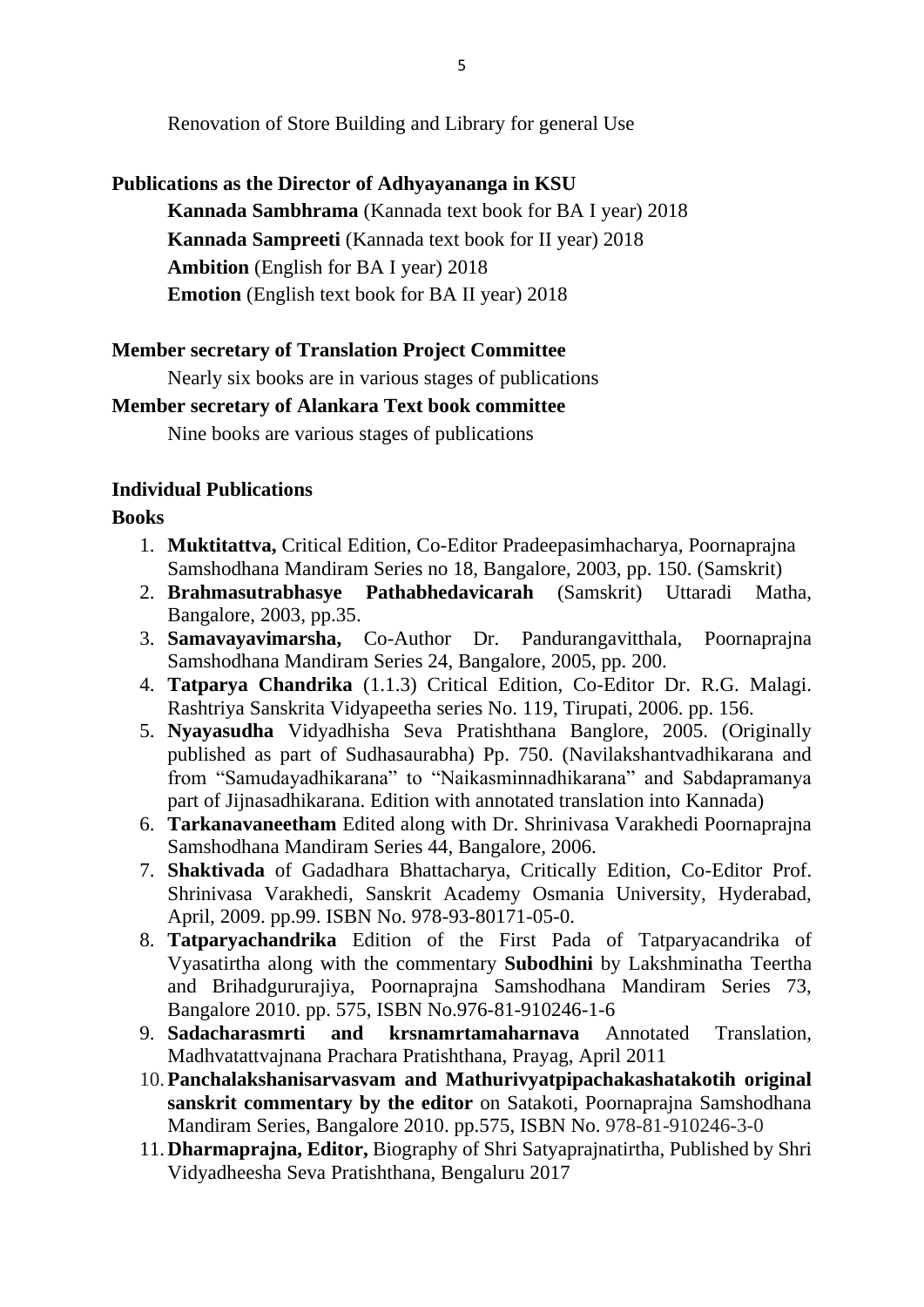### **Publications**

### **Research articles**

- 1. **Vimarshah** (Tattvanirnayagururajiyatippannyah Arjavasampadanam) (Sanskrit) pp 24. Published by Vidyadheesha Shodha Sanstha Hubli, 1995.
- 2. **Dvaitavedante Nyayavaisheshikadarshanaprabhavah**, Published in the proceedings of the seminar on Influence Tarkashastraprabhavamimamsa, Rashtriya Sanskrita Vidyapeetha Tirupati Series 77, 2001, pp.65-68.
- 3. **Smrtipramanyam** (Sanskrit) published in Shastrarthavaijayanti, Rashtriya Sanskrita Vidyapeetha Tirupati, 2004. Pp.130-135.
- 4. **Dvaitavedante Indriyasvarupam**, (Sanskrit) published in "Work culture and efficiency" Rashtriya Sanskrita Vidyapeetha series 114, Tirupati, 2005.pp.232- 245.
- 5. **Dvaitavednate Sphotavadavimarsha** (Sanskrit) published in "Mahasvini" Journal of Rashtriya Sanskrit Vidyapeetha, Tirupati, November, 2003. pp. 97- 118
- 6. **Shaktivadarthasamgraha**, (Sanskrit) gist of the Shaktivada of Gadadhara Bhattacharya. Published in Shaktivada critically edited along with Dr. Shrinivasa Varakhedi, published by Sanskrit Academy Osmania University, Hyderabad April 2009. (pp. vi-xxxiv)
- 7. **Pacakadisabdanam Padatvavicarah**, Published in JRRSU journal Vayam (3) pp 107-114. January 2008.
- 8. **Sense, awareness and sleep**, published in "Work culture and efficiency" Rashtriya Sanskrita Vidyapeetha series 114, Tirupati, 2005. Pp.198-210
- 9. **Dvaitavedanta**, in the article "Review of Purvamimamsa doctrines in Vedanta" in the volume "Puvamimamsa from an interdiciplinary point of view" edited by K. T. Pandurangi, for "Project of History of Indian Science, Philosophy and Culture" volume II part 6, Centre for studies in civilisations, New Delhi 2006, pp 443-451.
- 10.**Human Evolution and Migration in and out of India**, Journal of Sanskrit Academy, vol.XIX 2009, Sanskrit Academy, Osmania University, Hyderabad, pp. 84-104.
- 11.**Identity as qualifier in sabdabodha, problems without solutions,** Journal of Sanskrit Academy, pp. 235-242, Vol. XX 2010, Sanskrit Academy, Osmania University, Hyderabad, ISSN 0976089X
- 12.**Rgvedabhumika,** in Sanskrita Vimarshah- 5, 2011, pp. 14-30, Journal of Rashtriya Sanskrit Sansthan, New Delhi, ISSN 0975
- 13.**A review of "Jaina background of Dvaita Vedanta" by Robert Zydenbos**, Sanskrit-Vimarśaḥ, 15th WSC Special Issue, Rashtriya Sanskrit Sansthan, pp. 280-318, Jan 2012. ISSN 0975.
- 14.**Review of the Roque Mesquita's "Madhva's Unknown Literary Sources" Problems of methodology**, pp. 396-410, Prajna Vol. 7, Poornaprajna Samshodhana Mandiram, Bengaluru, 2012.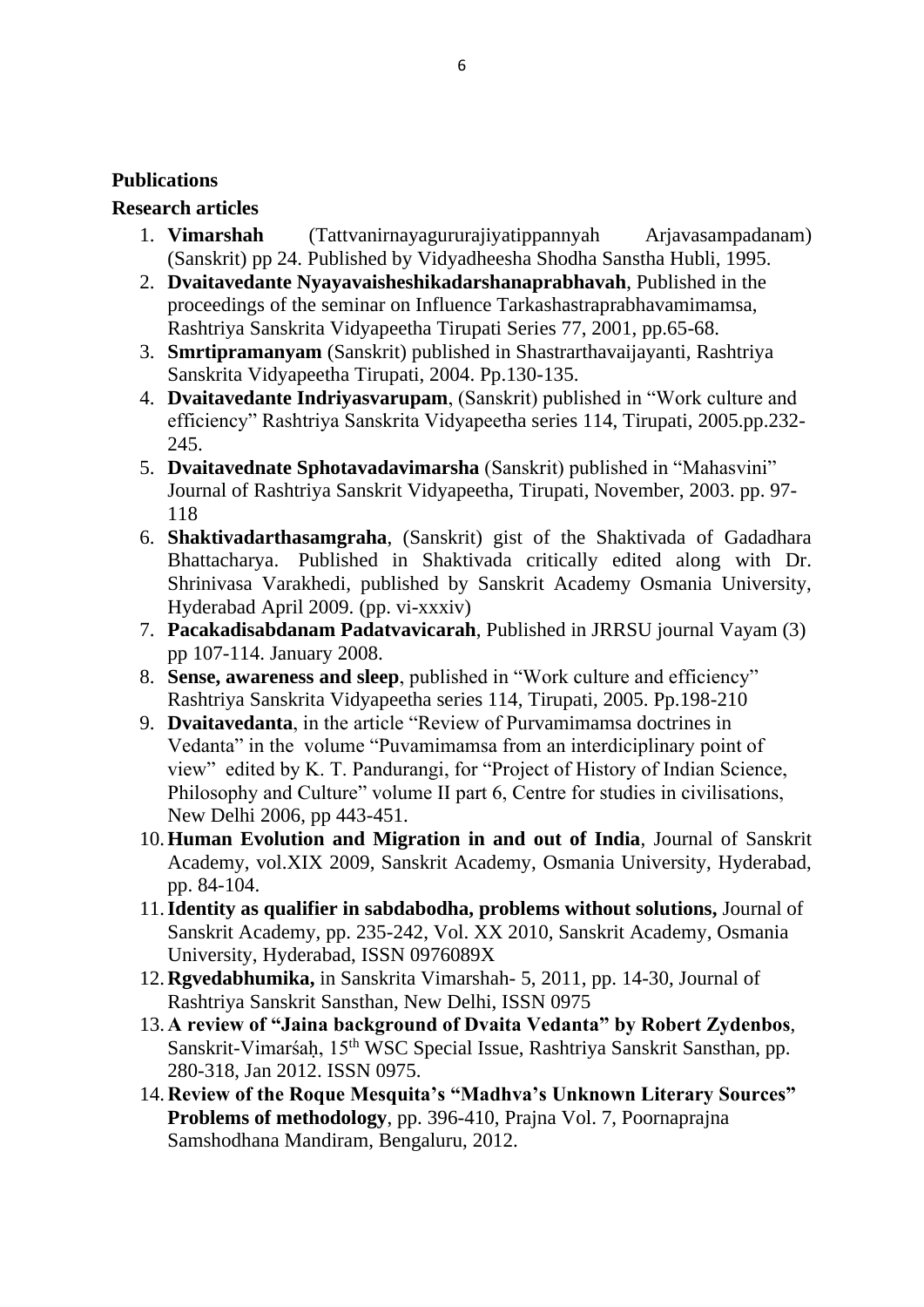- 15.**Devataakaanda of Kashakrtsna/Paila**, Prajna Vol. 8, Poornaprajna Samshodhana Mandiram, Bengaluru, 2014.
- 16. **निनविकल्पकप्रत्यक्षेिव्यतममतम**, in proceedings of National Seminar on **्** Tattvachintamani, Dept of Nyaya, Rashtriya Samskrit Vidyapeetha, Tirupati, 2014.
- 17.**Review of Vedic interpretations**, submitted for proceeding of national seminar on "Preservation of Vedic Traditions through the ages: With special reference to South India." Organised by South Zone Cultural Center, Tanjavur, held at KSOU, Mysore 28-31, Jan 2016. Pp.1-16.
- 18. **न्यायदर्ििनवकासेकनतपयसंभाविााः** Published in the proceedings of the national seminar on "new possibilities of development in Samskrit" organised by Poornaprajana Samshodhana Mandiram, Bengaluru, in Udupi 6-7 February, 2016, pp. 13.
- 19. **द्वा सुपर्ािइनत आर्िश्रुत्यर्िनवर्ाराः** Published in the proceedings of the national seminar on **द्वासुपर्ािश्रुत्यर्ि**organised by Poornaprajana Samshodhana Mandiram, Bengaluru, in Udupi 6-7 February, 2015, pp. 6. ISBN 978-93-81275-58-0
- 20.**Atoms in Nyaya-Vaisesika Philosophy**, submitted for proceedings of the national seminar on "**Tattvatraya in Indian philosophies**" organised by Kuppusvami Shastri Research Institute, Chennai, 30-31 October, 2015, pp. 13.
- 21.**अनन्वतानभधािवादरहस्यम्**published in the proceedings of the national seminar on "**Shabdabodha in Indian philosophies**" organised by Rashtriya Samskrit Sansthan Shringeri Campus, 11-12 Jan, 2016, pp. 1-4. ISBN 978-81-926539-4- 5
- 22.**How to arrive at correct understanding of a sentence: Mimamsa epistemology and rules of Interpretation** Submitted for the proceedings of "Development of Indian thought upto modern times" to ICPR, 10-11, 9.2016
- 23.**Vishnu 1.154**, review of commentaries and translations, Tattvadipa, Academy of Sanskrit Research Melkote, 2016
- 24.**Navyadehatmavadavimarshah** Published to Vidvatpatrika vol 5, Karnataka Samskrit University Journal, pp.27-34, 2017
- 25.**Social Duties in Indian Philosophies**, Tattvadipa, Academy of Sanskrit Research Melkote, 2017
- 26. **गूढकतितक एवकारवादाः** Pranamanjali, Pandit Haridas Bhatta felicitation volume on the occasion of his sixtieth birthday, edited by Dr. A V Nagasampige et all, Poornaprajana Samshodhana Mandiram, Bengaluru, 2016, pp.196-204.
- 27. **एकनवध एवाभाव इनत िव्यतरार्ायिमतम ्** Pranamanjali, Pandit Haridas Bhatta felicitation volume on the occasion of his sixtieth birthday, edited by Dr. A V Nagasampige et all, Poornaprajana Samshodhana Mandiram, Bengaluru, 2016, pp. 116-120.
- 28.**Sahasrasirsa**, Tattvadipa, Academy of Sanskrit Research Melkote, 2019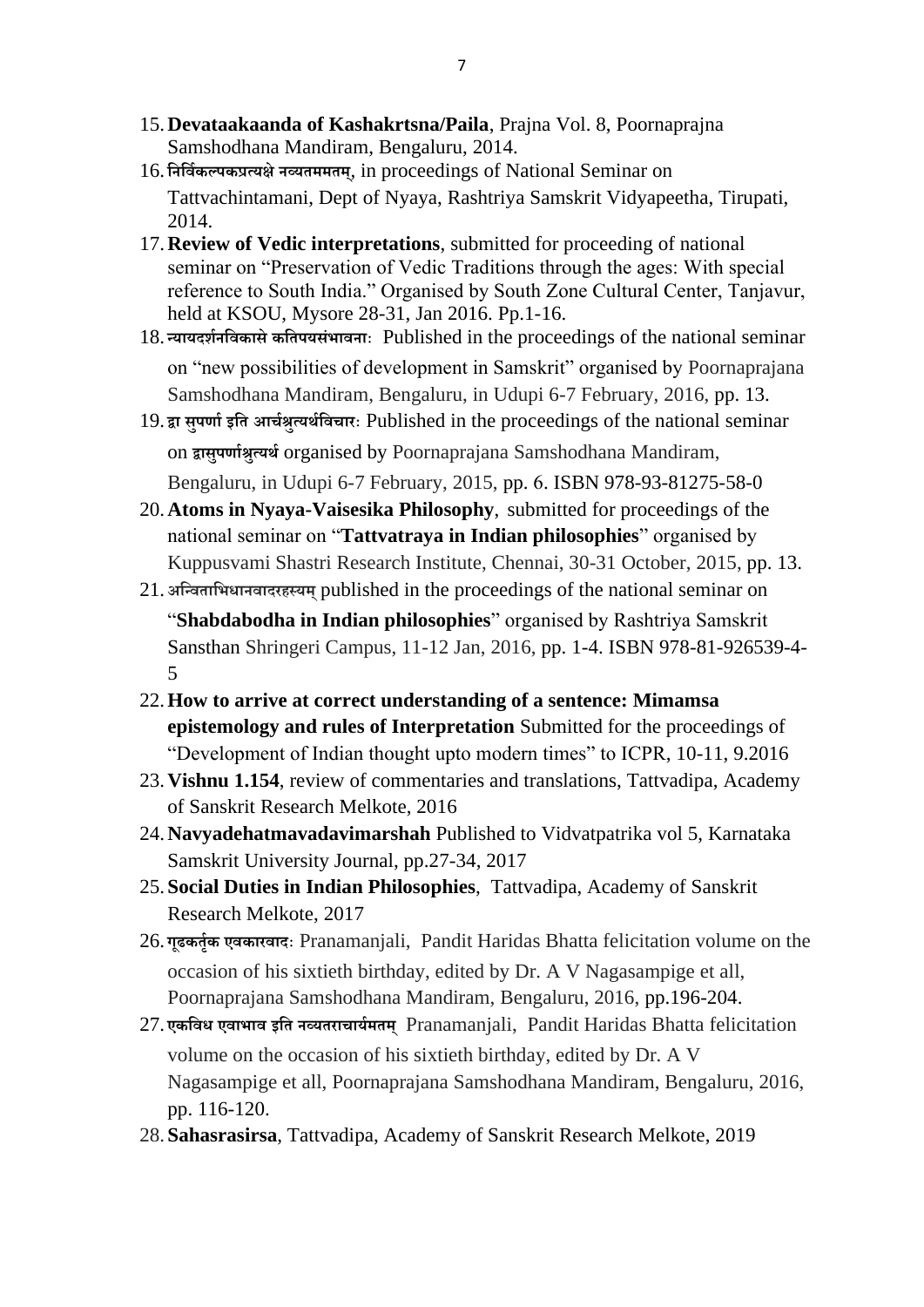### **Seminars attended and papers presented**

- 1. Attended seminar on "**Introduction of Mimamsa Concepts to Computer Scientists and Linguists**" (RSVP, Tirupati, 1998)
- 2. Attended workshop on "**Vidhiviveka**" (RSVP, Tirupati, 1999)
- 3. Attended workshop on "**Vidhiviveka**" as resource person (Pondicherry University, 2000)
- 4. Presented paper "**Influence of Nyaya on Dvaita Vedanta**" at the seminar "Influence of Nyaya on other Indian Philosophies" (RSVP, Tirupati, 1999)
- 5. Presented paper "**Criticism of Bhatta and Prabhakara schools in Tattvacintamani**" at the seminar on Poorvameemamsa Organised by Project of Indian Culture, philosophy and Science (Bangalore, 2002)
- 6. Delivered special lectures "**Brahmasutrabhasye Pathabhedavicarah**" in Poornaprajna Samshodhana Mandiram, Bangalore. (Jan 17 and 20 2003.)
- 7. Participated as a resource person and presented paper "**Criticism of Anvitabhidhana vada as found in Nyaya texts**" in the national workshop on "A reader on Language in Nyaya school" organised by Rashtriya Sanskrita Vidyapeetha, Tirupati, and Central Institute of Indian Languages, Mysore. (March 15 and 16 2003)
- 8. Participated as a resource person in national seminar on "**Jiivanmukti**" orgnasid by Poornaprajna Samshodhana Mandiram, Bangalore. (March 29 –30 2004)
- 9. Taught Dvaita Vedanta as resource person in the "**Akhila bharatiya Shastrarthaprashikshana Varga**" organised by Rashtriya Sanskrita Vidyapeetha, Tirupati, January 2004.
- 10.Presented paper on "**Dvaitavedante Indriyasvarupam**" in the seminar "Work culture and efficiency" Rashtriya Sanskrita Vidyapeetha Tirupati, march 2004.
- 11.Gave a lecture on "**Alaukika pratyaksha in Nyaya"** in the UGC sponsored refresher course, Rashtriya Sanskrita Vidyapeetha, Tirupati, December, 2004.
- 12.Presented paper on "**Akhyatartha in the Mimamsa school"** in Raghavendra Matha Vidvatsabha, Hyderabad june 2005.
- 13.Attended as resource person in **Workshop on Dvaitadavaita** organized by the Research Institute at Sampoornananda Samskrita University, Varanasi, February 2006.
- 14.Presented paper **"Identity as qualifier in Sabdabodha: Problems without solutions"** in the "International conference on Logic, Navya Nyaya and Applications" organized by Jadavpur University, Kolkata, 3-7 jan, 2007.
- 15.Presented paper **Navyadehatmavadavimarsha-parikshanam** in the "National Seminar on Anatmavada" organized by Sampoornananda Samskrita Vishvavidyalaya, Varanasi, 22-24 april, 2007.
- 16.Presented paper "**Mimamsakamatiya-srutilaksanavimarsah**" in the "National Seminar on Shroutsutra of Katyayana" JRRSU, 22-25, December 2007.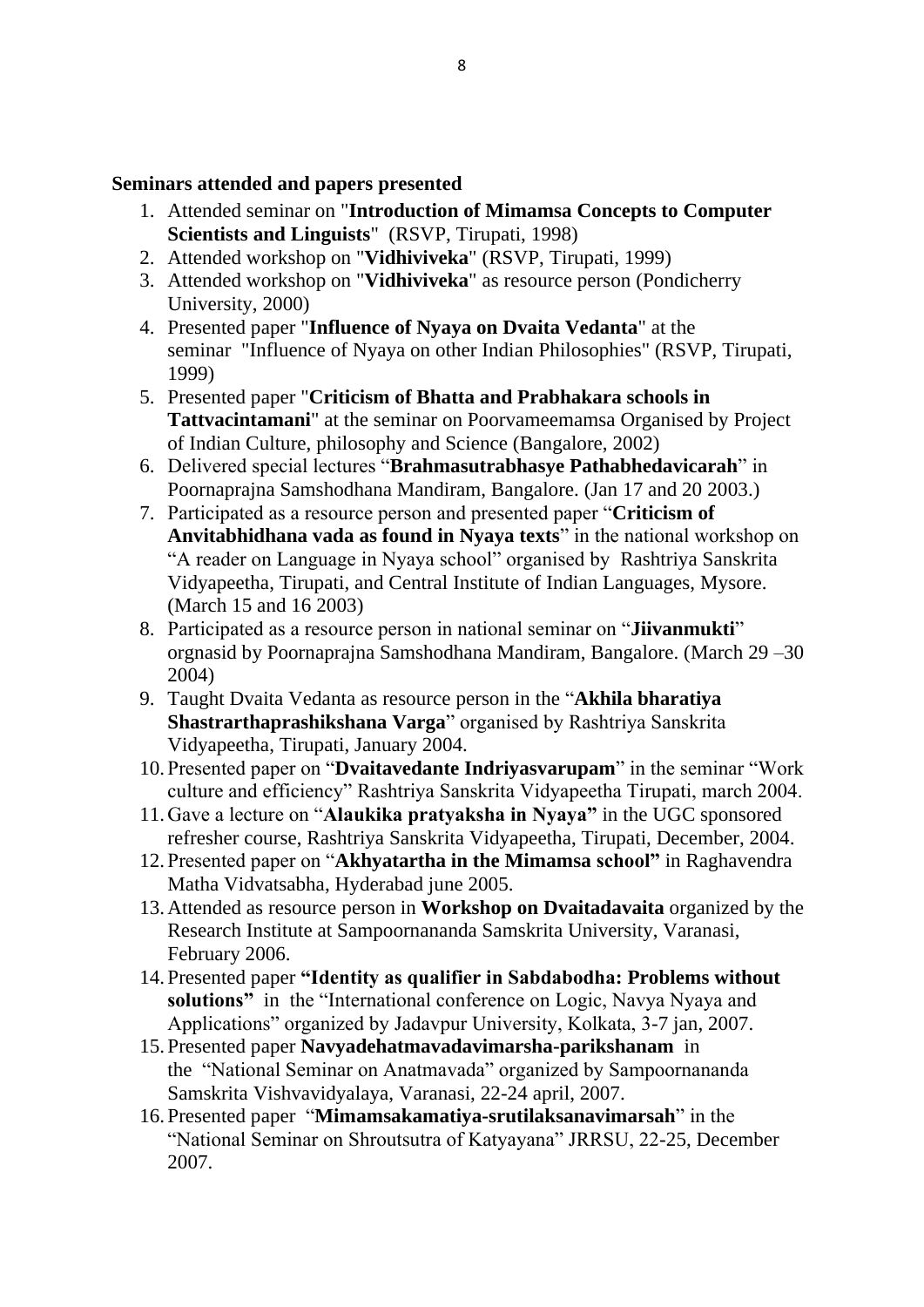- 17.**Participated in the Vakyartha sabha on** "Vakyartha" **organized as part of the** "Third International Sanskrit Computational Linguistics Symposium" **University of Hyderabad, Hyderabad, 15-17, January 2009.**
- 18.Presented paper "**Pramana in Dvaita**" in the "National seminar Dvaita Epistemology" organized by Sampoornananda Sanskrita Vishvavidyalaya, Varanasi, 5-7 February, 2009.
- 19.Presented paper "**Human evolution and migration in and out of India**" in the "International National Sanskrit Seminar" organized by Rajasthan University, 18-20, July, 2009.
- 20.Presented paper "**Social duties in Indian philosophies**" in the seminar "Society and Nation in Sanskrit Literature" organized by Prof. Dayananda Bhargava felicitation committee, Jaipur. 5-6 March 2011.
- 21. Spoke on the "new possibilities in Shastras in new millenium" in the  $15<sup>th</sup> WSC$ in New Delhi 5-10.1.12.
- 22.Presented paper on "**Western Indological Research: Recent Trends 1991-** 2012" in national seminar on "Sanskrit in 21<sup>st</sup> Century" in CIF, Kochin, March 27-28.3.12.
- 23.Resource person in "National Workshop on Tattvachintamani" 23.3.2012, Rashtriya Sanskrit Sansthan Guruvayur Campus, Kerala
- 24.Presented paper on Samasashaktivada in "National workshop on Tattvachintamani" Rashtriya Sanskrit Vidyapeeth, Tirupati, 29-30.3.2012
- 25.Presented paper on "Western Research Trends" in the national workshop on Manuscriptology, Poornaprajna Samshodhana Mandiram, 19.5.12
- 26.Presented paper "Shaktisvrupavimarshah" in National seminar to felicitate Prof K V Ramakrishnamacharya held in University of Hyderabad, 2-3.8.2012
- 27.Presented paper "Use of Mimamsa rules in Judgements" in the National seminar "Sanskrit literature & its relevance in present legal system" organized By Rajasthan Sanskrit Academy & University Five year law college Rajasthan University, 20.1.2013.
- 28.Presented "Media guidelines in Sanskrit" in "Media Dharma" National seminar 23.3.13.
- 29.Presented "Nirvikalpaka in TCM" national seminar on commentaries of Tattvachintamani, Rashtriya Sanskrit Vidyapeeth, Tirupati, 25. 3.2014
- 30.Svattva prakarana, National Seminar on Prameyamaalaa of Vijaya Gani suri organised by Poornaprajna Samshodhana Mandiram, Bangalore, 28-29.11.2014
- 31.Dvasuparna Shrutyartha in Rgveda, National Seminar on Dvasuparna Shrutyartha, by Poornaprajna Samshodhana Mandiram, Bangalore 15- 16.2.2015
- 32. न्यायवैशेषिकशास्त्रयोः आगामिदशके अभिवृद्धियोजना, National Seminar on Sanskrit Development plan for Next Decade, Held in Udupi, organised by Poornaprajna Samshodhana Mandiram, Bangalore 6-7.2.2016
- 33.**Suvarnahamsakatha,** National seminar "Panchatantra", Dvaita Vedanta studies and research Foundation, Bengaluru, 9.2.2016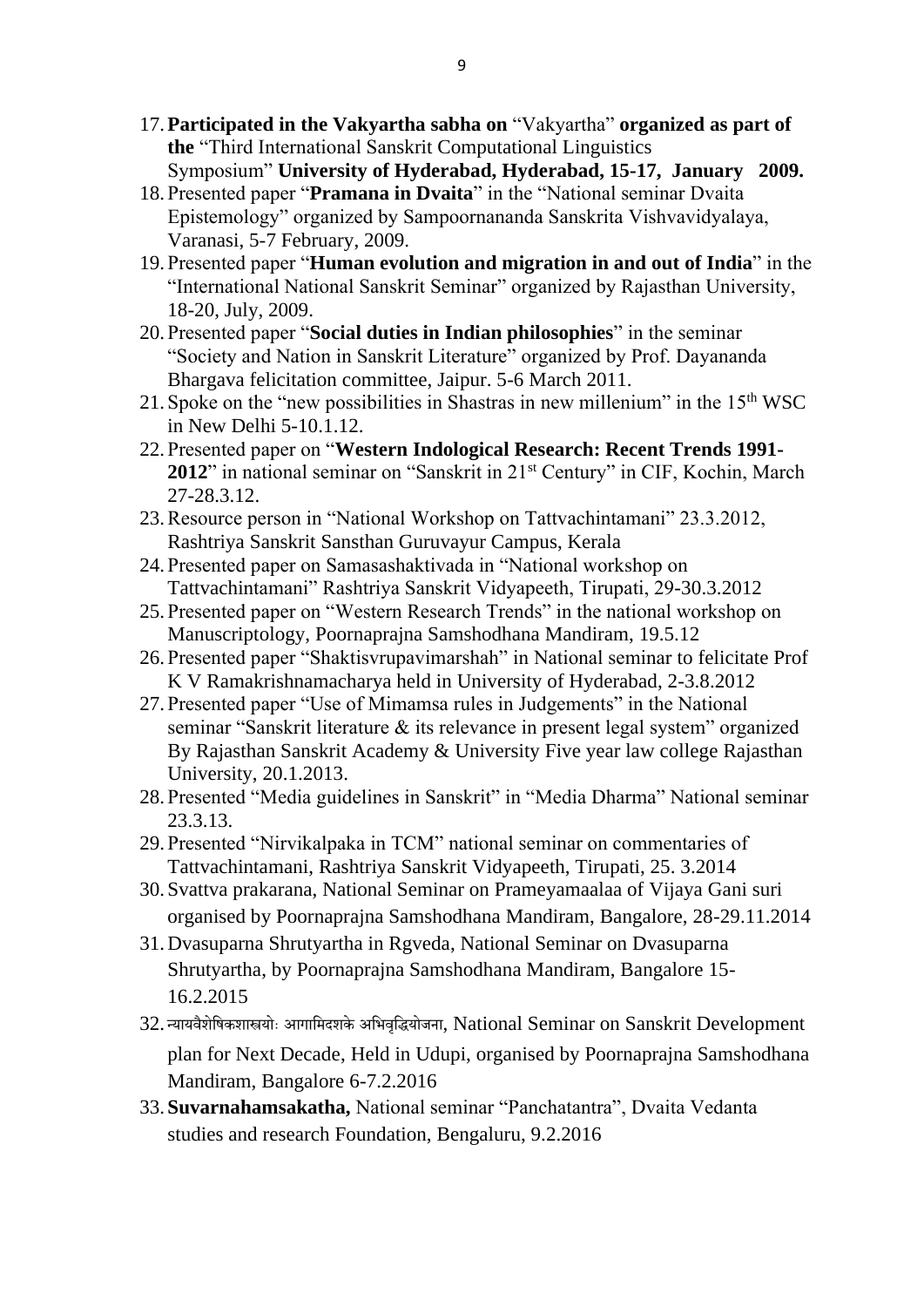- **34.Meaning of Tattvamasi in Vishitadvaitavedanta,** National seminar on Tattvamasi, Vidyavaridhitirtha Sabha, Udupi 15.11.2015
- **35.Galagali Ramacharya's contribution to Samskrit Literature,** National seminar "Karnataka's modern Samskrit poets" Dvaita Vedanta studies and research Foundation, Bengaluru 25.5.2015
- 36.**Aham Brahmasmi**, National seminar on Janaka Yajnyavalkya Samvada, Dvaita Vedanta studies and research Foundation, Bengaluru 29.11.2015
- 37.**Atoms in Nyaya-Vaisesika Philosophy**, national seminar on "**Tattvatraya in Indian philosophies**" Kuppusvami Shastri Research Institute, Chennai, 30-31 October, 2015,
- 38.**अनन्वतानभधािवादरहस्यम,्** National seminar on "**Shabdabodha in Indian philosophies**" Rashtriya Samskrit Sansthan, Shringeri Campus, 11-12 Jan, 2016,
- 39.**Review of Vedic interpretations**, national seminar on "Preservation of Vedic Traditions through the ages: With special reference to South India." South Zone Cultural Center, Tanjavur, held at KSOU, Mysore, 28-31, Jan 2016.
- 40.**Mimamsa Epistemology and rules of Interpretation** Development of Indian thought upto modern times**, organised by** ICPR and Sheshadripuram college, Bengaluru, 10-11, 9.2016
- **41.Nature of Time and Ultimate reality** "Dialog across traditions: moderns science and ancient insights on Reality", **organised by** ICPR and PPISR in PPISR campus Sadashivanagar Bengaluru, Oct 25-27, 2016
- **42.Resource person** State level vakyartha goshthi on Tatparya Chandrika held in Udupi organised by Vijayadasa Bhaktavrinda, Bengaluru
- 43. **दृग्ददृश्यसंबन्धाः** National level 10th Ganapati Sacchidananda veda Shastra Parishat held in SVAMI Ganapati Sacchidananda Ashram, Mysore, 12.12.201
- 44.Preseted paper "**Colonial interpretation of Indian literature**" in National seminar on "Perceptions and Practices of Translations of Samskrit texts into English, during the colonial period and Pandit tradition in India", Subrahmanya College, Kukke, [27-28.](tel:2728)12.2017,
- 45.Resource Person in "New Research Frontiers" International Workshop, ornganised by KSU and Samskrit Bharati [20-22.](tel:2022)11.2017. Purusha Sukta in the national seminar on Shuklayajurveda organised by KSU and Shuklayajurveda Mahasabha, [18-19.](tel:1819)4.2017
- 46.Special lecture on Visnutattvanirnaya, Shankaracharya University, Kalady, 30.12.2018
- 47.Delivered opening address on Subhashitanivi in the Seminar on Vedantadeshika, organised by Academy of Samskrit Research, 12.12.2018 Melkote
- 48.Resource Person, in the national workshop on Tattvacintamanivimarsha of Ramanuja Tatacharya, orgnised by ICPR and KKGSU, 4-6.12.2018 Nagpur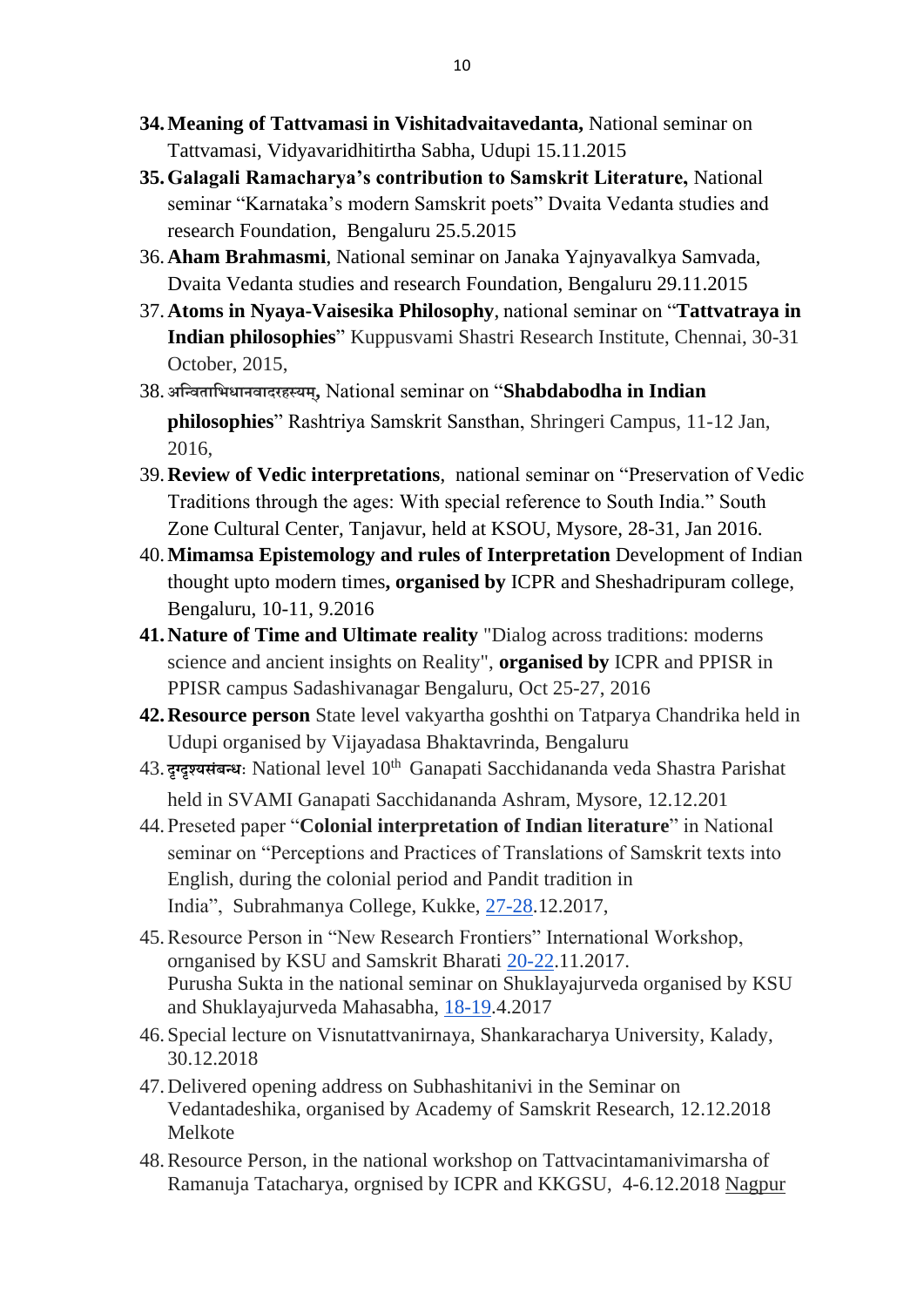Delivered Special lecture on the Gita, rashtrotthana vidyalaya thanisanda, 7.11.2019

- 49.Special lecture on Vedas in SAKSHI institute, during inaugural of 4th batch of certificate course 10.11.2018
- 50.Dating of Brihadaranyakopanishad, in the International Seminar on Brihadaranyakopanishad, organised by KSU and Shuklayajurveda Mahasabha, Bengaluru, 26-27.10.2018.
- 51.**Madhvacharyas views on Vedas** paper presented in Karnataka Veda Vidvat Sammelana, national seminar organised by Art Of Living, Aug 17-19.8.2018
- 52.Resouce Person, Shrinivas vakyartha sabha, Bengaluru, [14-15.](tel:1415)7.2018
- 53.Resouce Person for Dvaita Vedanta, in Shastrarthaprashikshana varga organised by RSVP, Tirupati [28-30.](tel:2830)5.2018
- 54.Special lecture on western philosophy in western philosophy workshop organised by PPSM, DVSRF, VVG, 3-7.5.2018
- 55.Convocation Adress, Maitreyi Gurukula, 19.4.2018
- 56.Resource Person, Surottamatirtha Vakyartha sabha, Bhandarakeri [17-28.](tel:1728)4.2018 Death of native languages, paper presented in Refresher Course 2.4.2018
- 57.Refresher Course organised by HRDC, Bengaluru University, March 16- 7 April 2018
- 58.Presided over valedictory of NSS camp orgnaised by KSU, held in melkote on 15.3.2018
- 59.Delivered lecture on the Importance of Ramanuja, 1.3.2018 in the national seminar contribution of Three Acharyas to Vedanta organised by Samskrit Sangha, Hasana and ASR in Hasan
- 60.Delivered a lecture **Status of reality** in IITD 28.2.2018
- 61.Nyayamate Padavrttih in national seminar on Nyayashatre Padavrttivicharah organised by Rashtriya Samskrit Sansthan, Raghunatha keerti Campus, Devaprayaga, 27.2.2018
- 62.Kalapadarhavicarah in National seminar Nyayamate Prameyavimarsah, organised by Nyaya Department of Rashtriya Samskrit Sansthan, Guruvayur Campus, 21.2.2018
- 63.Resource person in chatushastra goshthi organised by Pejavara matha Udupi 6- 8.1.2018
- 64.Delivered Samskrit Lecture, Simhadileepasamvada, vachana pravachana, KSU, 9.8.2019
- 65.Resources Person, First International vakyartha Sabha organised by Bharatiya shikshana Mandal, Indic academy, and Sampurnananda Sanskrit University, Varanasi [12-15.](tel:1215)7.2019
- 66.Chaired Vidyadhisa Anandotkarshini Sabha, vakyartha sabha on dvitiya mithyatva, akanksha, Ranebennur, 7.7.2019
- 67.Resources Person, Shrinivasa vakyartha sabha, on soyam devadattah, Bengaluru 30.6.2019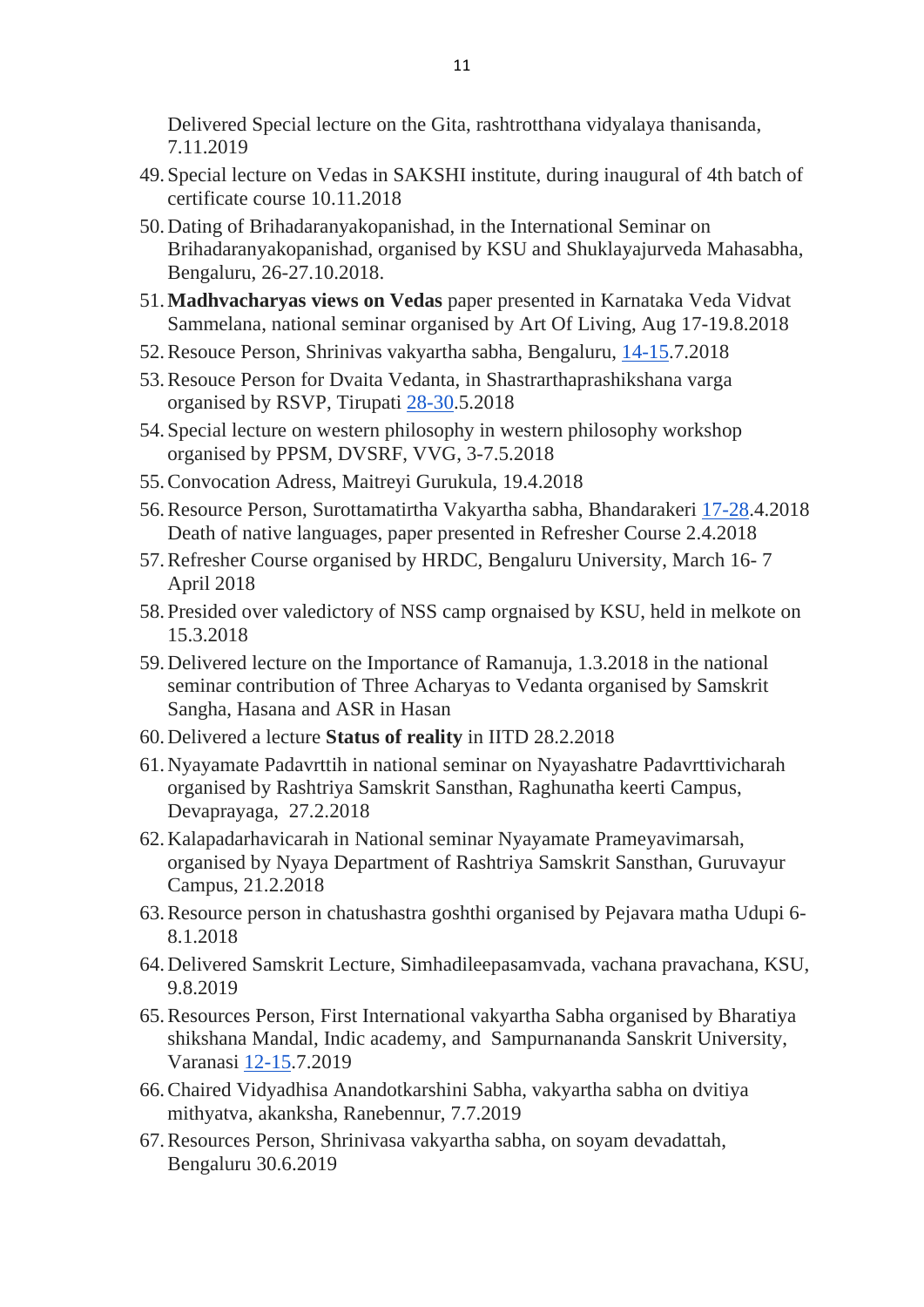- 68.On arriving at correct understanding of Vedas, MPL Shastri Endowment Lecture, Mythic Society, Bengaluru 9.6.2019
- 69.Resource Person, Surottamatirtha Vakyartha Sabha, 6-7.5.2019, Bhandarakere
- 70.Chaired Vakyartha Sabha organised by Vidyadheesha Seva Pratishthana, Atkur 7.5.2019
- 71.Delivered valedictory address in the National Seminar on History and Archeology of Melkote organised by Academy of Samskrit Research, Melkote, 11-12.4.2019
- 72.Delivered valedictory address on Convocation of Maitrey gurukula samaropa, 3.4.2019
- 73.Resource Person, Dashapramatidarshana Prakashini Sabha organised by Vyasatirtha Samshodhana Mandiram, in Navavrindavana, [23-24.](tel:2324)3.2019
- 74.Resource Person, Sudha Examinations organised by Poornaprajna Vidyapeetha, [20-21.](tel:2021)2.2019, Hyderabad
- 75.Resource Person in the Vakyartha Sabha in Mantralaya 8.2.2019
- 76.Resource Person, Ganga seminar, Organised by Poornapramati Pratishthana, 7.2.2019
- 77.On the Opening verses of Kadambari, National seminar on Banabhatta, organised by KSUTANTA, Bengaluru, 12.1.2019
- 78.Dating of Brhadaranyaka Upanishad, in the Dispassionate churning of Indology Indolgoy, International Conference, Udupi, 4-6.1.2019

#### **Seminars organized**

- 1. First National seminar on Vyutpattivada. Jointly organized by IFP and CIIL Mysore 6-8, March, 2004.
- 2. Second National seminar on Vyutpattivada. Organized by JRRSU, Jaipur, 6-8, October, 2007.
- 3. "New Thoughts in Indian philosophy" National seminar, 8.10.11, JRRSU Jaipur.
- 4. "Media Dharma" National seminar, 23.3.13, JRRSU, Jaipur
- 5. "Ontological Status of Perceived World" Jointly organised by GAIIT Mysore and KSU March 2016
- 6. "Bhakti" Jointly organised by ISKCON Bengaluru and KSU 5-6, August, 2016
- 7. "Shuklayajurveda" Jointly organised by Yajnavalkya Mahasabha Bengaluru and KSU 18-19, April 2017
- 8. "New Research Frontiers" International workshop for research scholars, 20- 22.11.2017
- 9. International Workshop on Western Philosophy Jointly organised by Poornaprajna Samshodhana Mandiram Bengaluru and KSU, 3-7.5.2008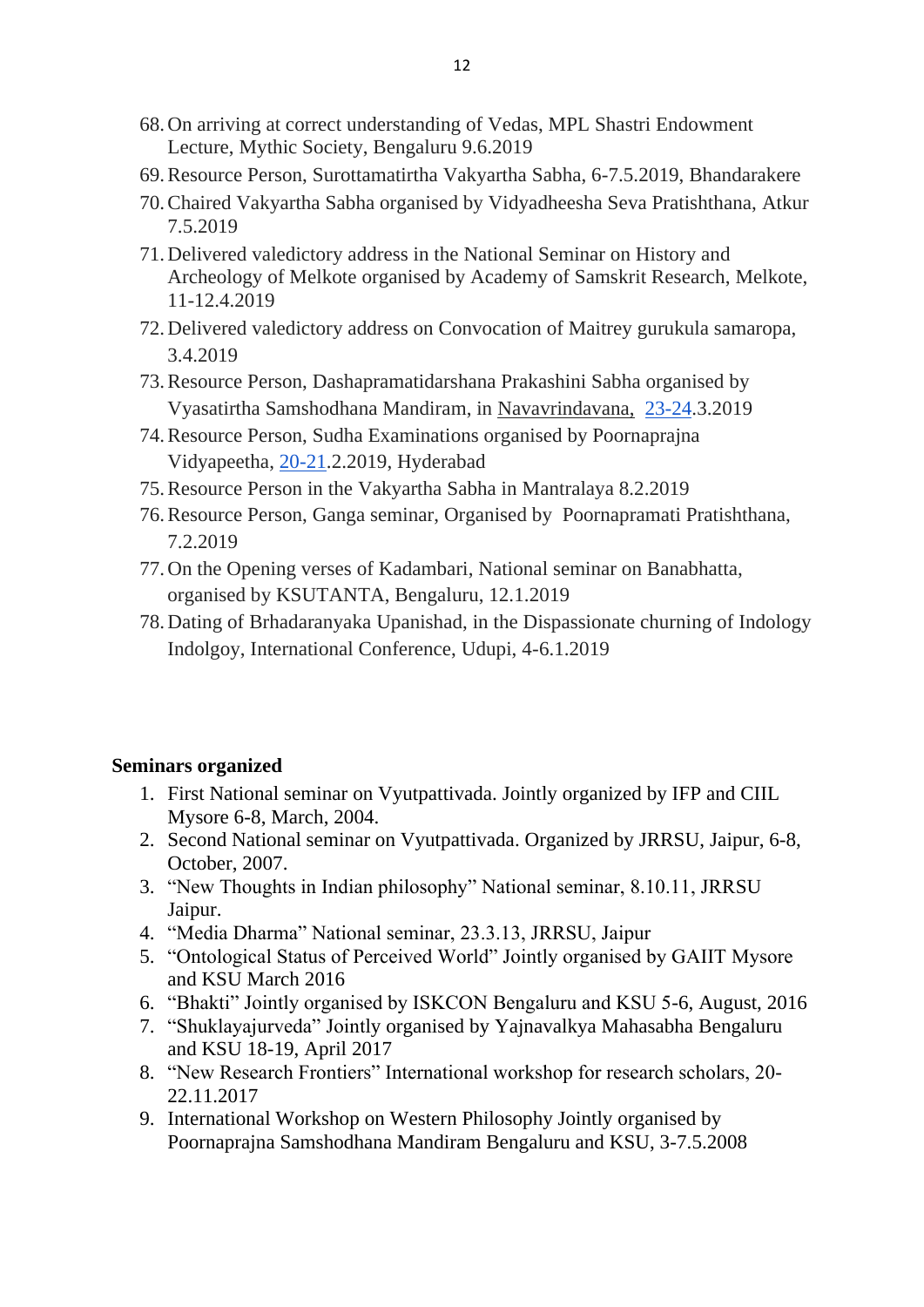- 10. "Brhadaranyakopanishat" International seminar Jointly organised by Yajnavalkya Mahasabha Bengaluru and KSU, 26-27.10.2019
- 11. "Dispassionate churning of Indology" International conference 4-6.1.2019 Udupi

## **Guidance/Supervision of Ph.D Theses**

## **Degrees awarded**

- **1. Dayaram Das रामािन्दवेदान्तर्ब्दर्ास्त्रय ाः तत्त्वमीमांसायााः तुलिात्मकमध्ययिम,् JRSSU, Award 2012**
- **2. Lalchanda Sharma भवदेवनमश्रनवरनर्तस्य युक्तभवदेवग्रन्र्स्य समीक्षात्मकं संपादिमध्ययिं र्, JRSSU, Award 2013**
- **3. Bhavannishtha Avasthi सविदर्ििरीत्या परब्रह्मतत्त्वनवमर्िाः, JRSSU, Award, 2015**
- **4. Ajesh Jain श्रीमद्भट्टाकलङ्कदेवप्रर्ीतस्य न्यायनवनिश्चयस्य समीक्षात्मकमध्ययिम, ् JRSSU, Award 2015**
- **5. Subrahmanya Bhat यज्ञेश्वरदीनक्षतनवरनर्तपञ्र्पानदकानववरर् ज्जीनवन्यााः नवमर्ाित्मकं संपादिमध्ययिं र्, KSU, Award 2019**

### **Currently supervising**

- **1. Shishphul Yadav मिुस्मततौ कमिनसद्धान्ताः JRSSU,**
- 2. Rukmangada Arya, KSU, 2015 "सुखानन्दयोः भेदविचारः"
- 3. Madhusudan Pandurangi, KSU, 2014 "वैश्वनाथीआचार्यकृतप्रमाणपद्धतिव्याख्याया विमर्शात्मकं संपादनिध्ययनं च"
- $4.$  Vamana Alur, KSU,  $2014$ , भावरत्नकोशस्य विमर्शात्मकं संपादनमध्ययनं च
- 5. D. Bangaragiri KSU, काण्वकण्ठाभरणस्य विमर्शात्मकं संपादनमध्ययनं च Thesis submitted 2019
- 6. Srinidhi Pyati 2017 व्युत्पत्तिवादद्वितीयाकारकस्य विमर्शात्मकं संपादनम् अध्ययनं च

# **M.Phil Theses Guided**

### **Degrees awarded**

- 1. Alok Kumar Mittal, Jain Philosophy, JRSSU, 2007
- 2. Jugal Kishor Sharma, Vedanta, JRSSU, 2009
- 3. Bhagachand Jain, Jain Philosophy, JRSSU, 2007
- 4. Mahendrakumar Chipa, NAVYA NYAYA, JRSSU, 2007
- 5. Madhava Kollimarla, Vedanta, KSU, 2015
- 6. Alluri Rajeshvari, Vedanta, KSU, 2015
- 7. Ajitkumar P, Vedanta, KSU, 2016 **अद्वैतनसनद्धखण्डिम्**1
- 8. Pavitrachar H, Vedanta, KSU, 2016 **अद्वैतनसनद्धखण्डिम्**2
- 9. Gautama R, Vedanta, KSU, 2016 **अद्वैतनसनद्धखण्डिम्**3
- $10.$ Sudhindra Kumar, KSU,  $2016$ , व्युत्पत्तिवादक्रोडपत्रम् अज्ञातकर्तृकम्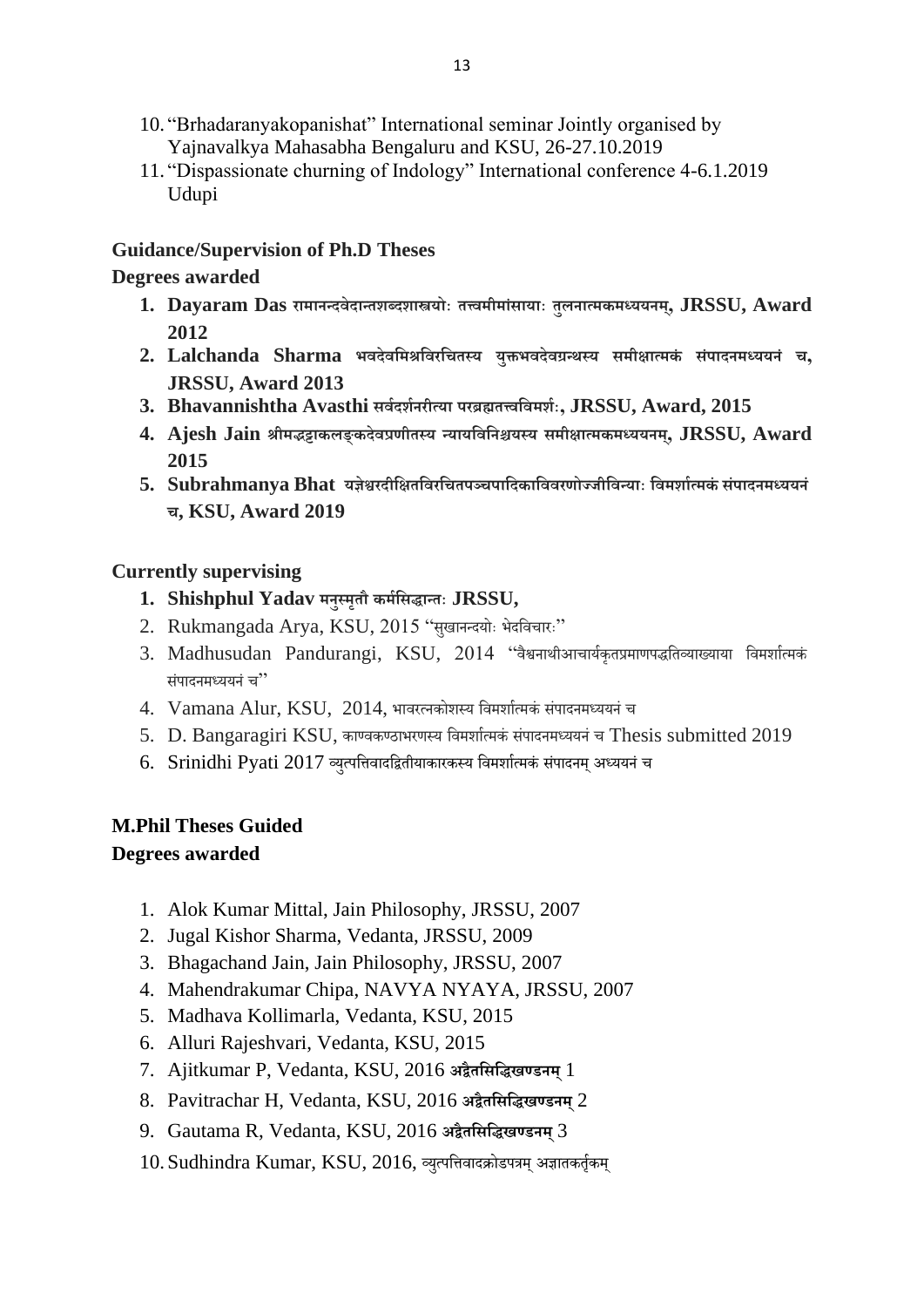- 11.Satyanarayana CT, Vedanta, KSU, 2017
- 12.Shashank Hatvar, Vedanta, KSU, 2017
- $13.$ Prabhanjana V, KSU,  $2018$ , अलंकारमौक्तिकमालायाः अध्ययनम्

### **Currently Supervising M.Phil Theses**

- 1. Vedesha Nagasampige 2019
- 2. Aitareya 2019

## **Evaluator for Ph.D Theses**

- 1. Raghava KL यज्ञपत्युपाध्यायविरचितानुमानतत्त्वचिन्तामणिप्रभायाः अध्ययनम् under the supervision of Prof PTGY Sampakumaracharyulu RSVP, Tirupati, 2018
- $2.$  Shrihari R Valvekar श्रीवनमालिमिश्रविरचितवेदान्तचण्डमारुतस्य पाठसमीक्षात्मकं संपादनम under the supervision of Prof Narayana, RSVP, Tirupati, 2019
- 3. Smt Alka Mayur Bhivandkar, Significance of Vairagya in Indian Philosophy with special reference to Sankhyayoga Philosophy, Kavikulaguru Kalidas Sanskrit University, Nagpur, 2018
- 4. Venugopal Purohita द्वैतवेदान्ते प्रमाणमीमांसायाः अध्ययनम् under the supervision of Prof Narayana, RSVP, Tirupati, 2019
- 5. P Vamshikrishna, श्रीमन्न्यायामतव्याख्याकाशिकायाः पाठसमीक्षात्मकं संपादनम under the supervision of Prof Narasimhacharya Purohit, RSVP, Tirupati, 2015
- 6. Bhaskar Bhat Joshi नव्यन्यायशास्त्रे ज्ञानमीमांसायाः अध्ययनम् under the supervision of Prof O Ramalal Sharma, RSVP, Tirupati, 2018
- 7. Navinkumar विष्णुकुर्मपुराणयोः सांख्यतत्त्वानां विमर्शः under the supervision of Prof Narayana, RSkS, NewDelhi, 2019

# **Evaluation of M.Phil theses**

- 1. Shaji Mahamood, चतुर्दशलक्षण्याः अध्ययनम् MPhil thesis, under the supervision of Prof O Ramalal Sharma, RSVP, Tirupati, 2019
- 2. Parthasarathi Seal JNU 2016

### **Guided Research Scholars/Students from other Countries**

- Dr. Hugo David, France, Tattvacintamani
- Prof. Amit Chaturvedi, University of Hawaii, Nyaya
- Dr. Michael Williams, Austrian Academy of Sciences, Vienna, Austria
- Prof. Dilip Loundo, **Department of Religious Studies, Universidade Federal de Juiz de Fora-MG, Brasil**